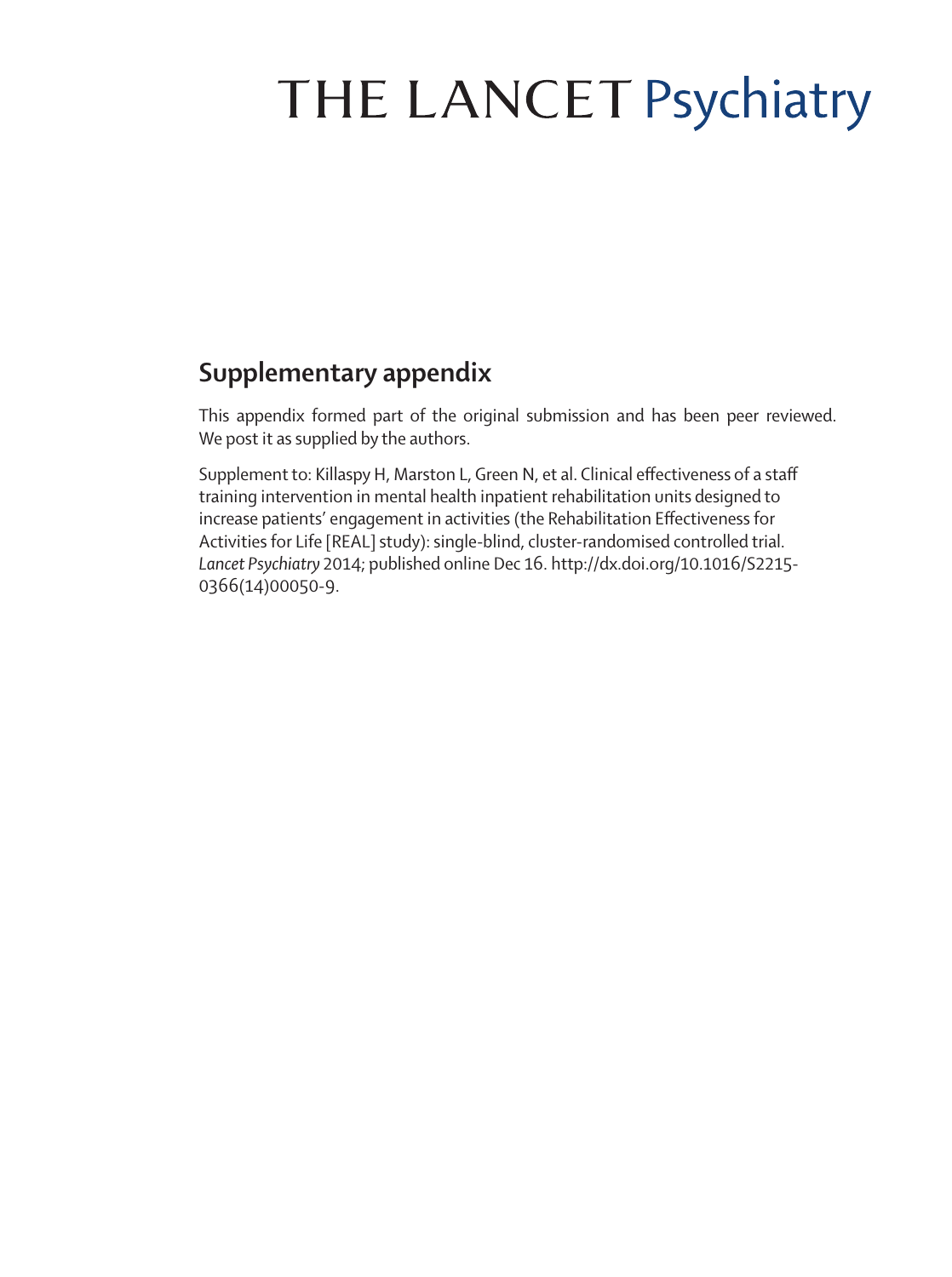| <b>Travel and accommodation cost</b>                     | Days spent at<br>each unit                                             | <b>Reimbursement</b> per<br>day $(f)$    | <b>Product</b> |
|----------------------------------------------------------|------------------------------------------------------------------------|------------------------------------------|----------------|
| Occupational Therapist                                   | 25                                                                     | 100                                      | 2500           |
| <b>Activity Worker</b>                                   | 25                                                                     | 100                                      | 2500           |
| Patient Expert                                           | 3                                                                      | 100                                      | 300            |
| Salary cost                                              | Cost per working day<br>Days spent at<br>each unit<br>in $f^*$         |                                          | Product        |
| Occupational Therapist                                   | 25                                                                     | 188                                      | 4689           |
| <b>Activity Worker</b>                                   | 25                                                                     | 111                                      | 2766           |
| Patient Expert                                           | 3                                                                      | 111                                      | 332            |
| Opportunity cost of staff attending<br>training sessions | Number of staff-<br>(Weighted) cost per<br>hours trained<br>hour $(f)$ |                                          | Product        |
| <b>Nurses</b>                                            | 39<br>48                                                               |                                          | 1871           |
| <b>Support Workers</b>                                   | 57                                                                     | 21                                       | 1189           |
| Occupational Therapist                                   | 8                                                                      | 36                                       | 278            |
| Other                                                    | 9                                                                      | 85                                       | 875            |
|                                                          | Total $(f)$                                                            |                                          | 17300          |
|                                                          | Average no of occupied beds                                            |                                          | 14.2           |
|                                                          | Assumed longevity of treatment in<br>months                            |                                          | 12             |
|                                                          |                                                                        | Average cost per patient per month $(E)$ | 102            |

\* Excludes non-staff cost and capital overheads as these are thought to be negligible during the intervention.

*Webtable 1:* **Cost of the intervention**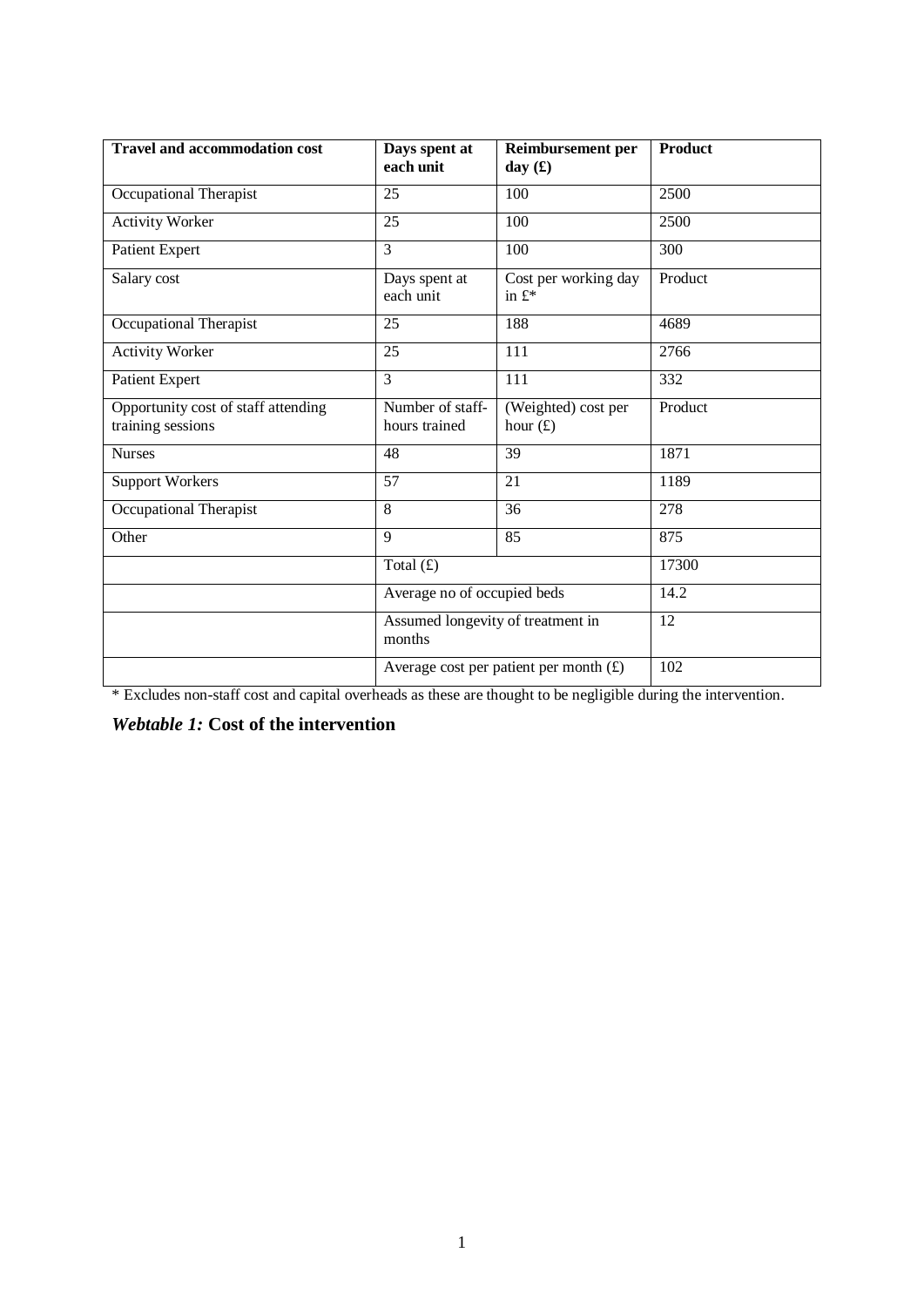|                                | <b>Standard care units</b> |                        |                             | <b>GetREAL</b> units |                        |                         |
|--------------------------------|----------------------------|------------------------|-----------------------------|----------------------|------------------------|-------------------------|
| <b>Staff type</b>              | $%$ using<br>service       | Mean (SE)<br>contacts† | Mean (SE)<br>costs in $f$ : | $%$ using<br>service | Mean (SE)<br>contacts† | Mean (SE)<br>costs in£‡ |
| Psychiatrist                   | 48                         | 1.9(0.1)               | 107(9)                      | 47                   | 2(0.1)                 | 105(9)                  |
| Other medical<br>specialist    | 21                         | 2(0.2)                 | 44(6)                       | 25                   | 2(0.1)                 | 50(6)                   |
| Clinical<br>Psychologist       | 12                         | 2.9(0.3)               | 22(4)                       | 12                   | 3(0.2)                 | 18(3)                   |
| Occupational<br>Therapist      | 25                         | 6.9(0.6)               | 9(1)                        | 32                   | 8(0.6)                 | 14(2)                   |
| Social Worker                  | 8                          | 1.7(0.2)               | 16(4)                       | 11                   | 2(0.2)                 | 21(4)                   |
| Counsellor/psyc<br>hotherapist | 1                          | 2.7(0.7)               | 1(1)                        | 1                    | 3(0.4)                 | 2(1)                    |
| Volunteer                      | $\overline{4}$             | 2.7(0.6)               | 1(0)                        | $\overline{4}$       | 4(0.4)                 | 1(0)                    |
| Art/music/dance<br>therapist   | 1                          | 3.3(0.8)               | 1(0)                        | $\overline{2}$       | 4(1.1)                 | 1(0)                    |
| Care coordinator               | 11                         | 1.9(0.2)               | 6(1)                        | 14                   | 2(0.2)                 | 8(1)                    |
| Other                          | $\overline{4}$             | 2.6(0.5)               | 6(2)                        | $\overline{5}$       | 2(0.4)                 | 5(2)                    |
| Nurse*                         | 99                         | 8.3(0.3)               | 614(24)                     | 100                  | 9(0.4)                 | 690 (30)                |
| Support worker*                | 81                         | 7(0.8)                 | 147(16)                     | 85                   | 7(0.7)                 | 145(14)                 |
| Total                          |                            |                        | 973 (35)                    |                      |                        | 1059 (39)               |

† Among those using the service

‡ Among the whole sample

\*Hours of contact

*Webtable 2:* **Service use and cost in standard care and intervention units over 1 month**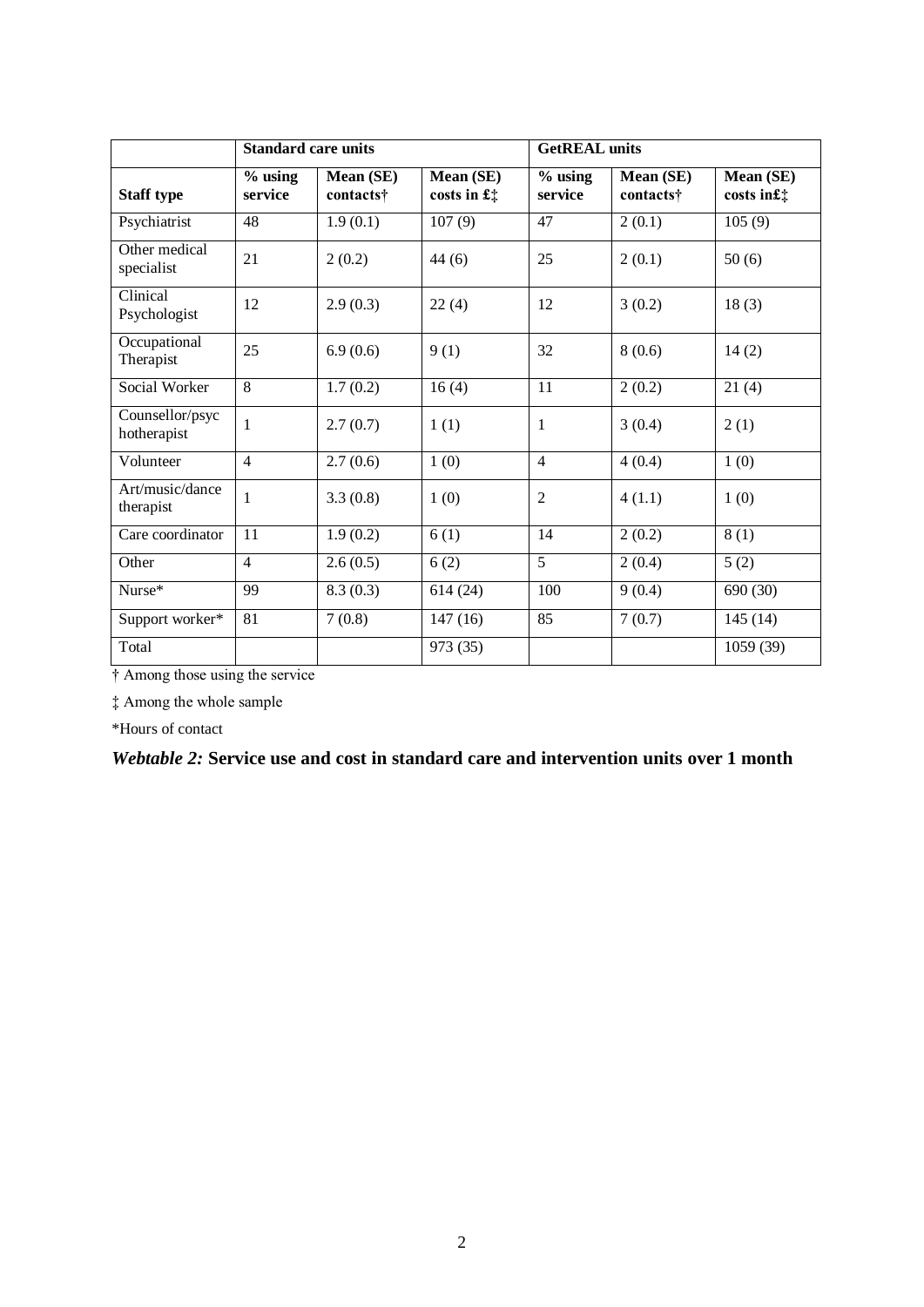

*Webfigure 1:* **Cost-effectiveness plane**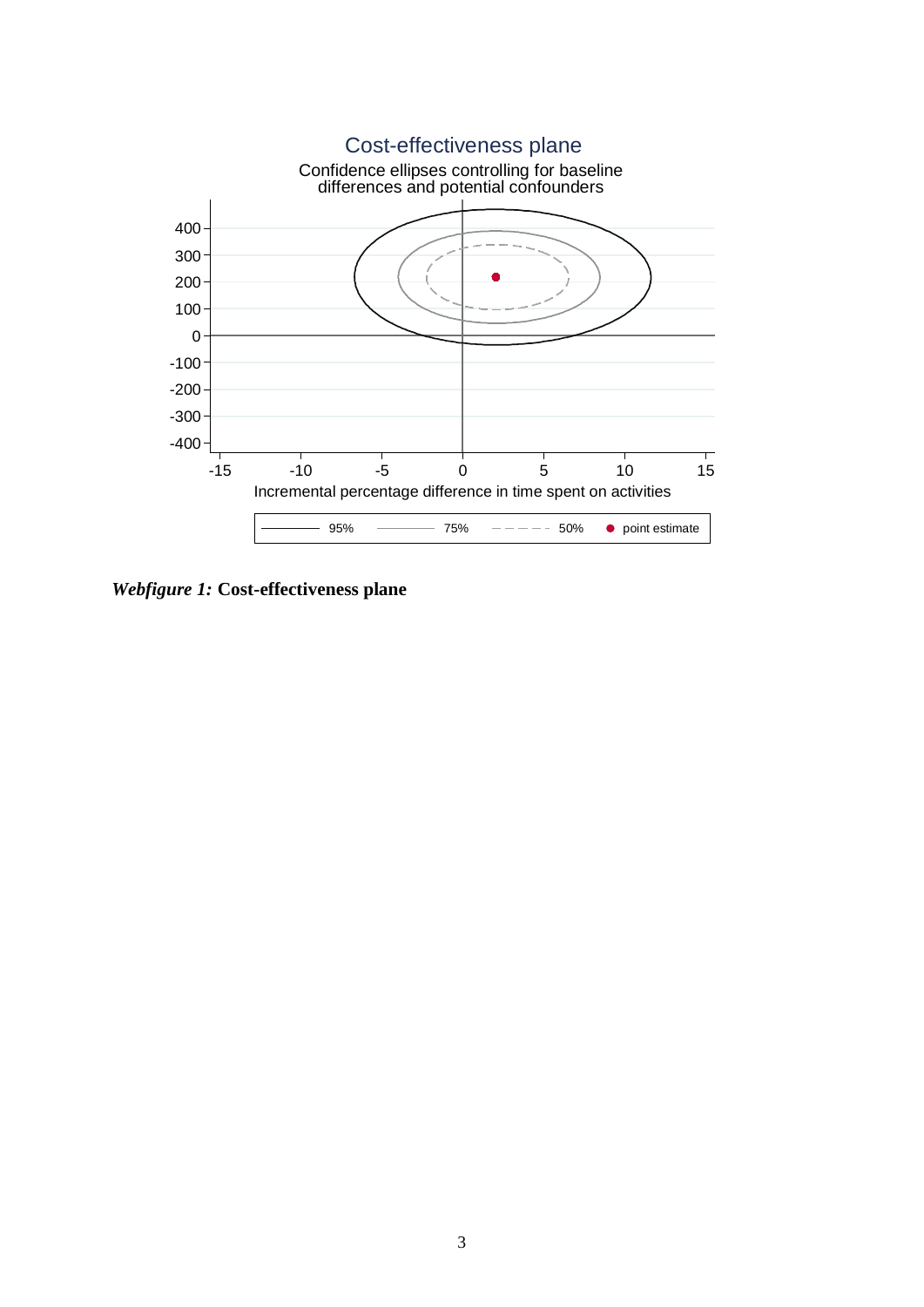

*Webfigure 2:* **Cost-effectiveness acceptability curve**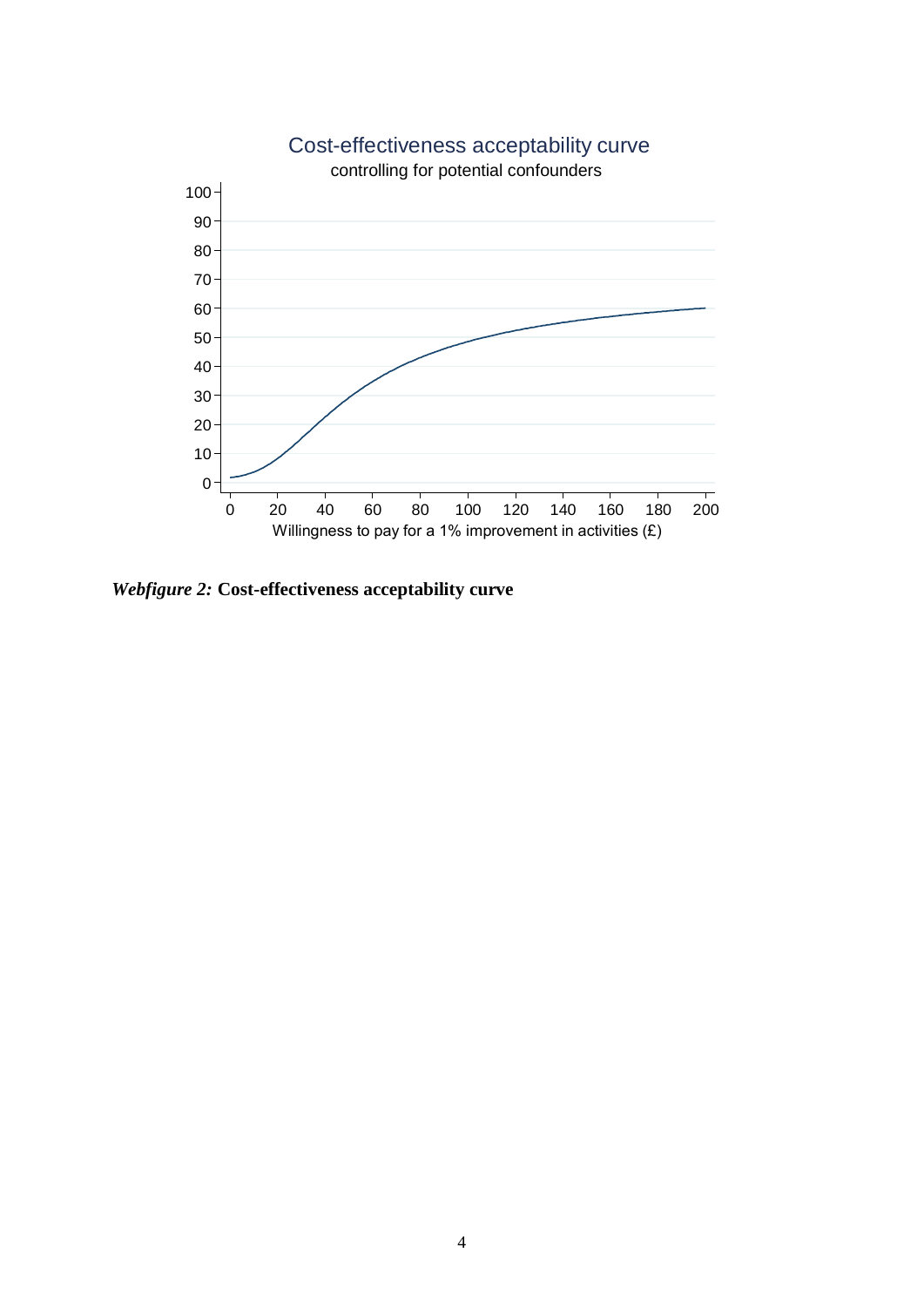| <b>Site</b>                                                                  | <b>Local Principal</b><br>Investigator | <b>GetREAL</b><br><b>Intervention</b><br>or Standard<br>Care | Participant<br>recruitment<br>at baseline | Participant<br>recruitment<br>at 12 months | <b>Total</b><br>participant<br>recruitment |
|------------------------------------------------------------------------------|----------------------------------------|--------------------------------------------------------------|-------------------------------------------|--------------------------------------------|--------------------------------------------|
| Leicestershire<br>Partnership NHS Trust                                      | <b>Harry Andrews</b>                   | Standard care                                                | 26                                        | 15                                         | 41                                         |
| West London Mental<br><b>Health Trust</b>                                    | Nicholas<br><b>Broughton</b>           | <b>GetREAL</b>                                               | 22                                        | 18                                         | 40                                         |
| South West Yorkshire<br><b>Mental Health NHS</b><br><b>Trust</b>             | <b>Sara Davies</b>                     | <b>GetREAL</b>                                               | 25                                        | 12                                         | 37                                         |
| Mersey Care NHS<br>Trust                                                     | <b>Clare Brabbins</b>                  | Standard care                                                | 14                                        | 18                                         | 32                                         |
| Nottinghamshire<br><b>Healthcare NHS Trust</b><br>#1                         | <b>Beverly Johnson</b>                 | Standard care                                                | 16                                        | 11                                         | $\overline{27}$                            |
| <b>Oxleas NHS Trust</b>                                                      | Melanie Bunyan                         | Standard care                                                | 14                                        | 13                                         | 27                                         |
| Oxfordshire and<br>Buckinghamshire<br>Mental Health<br>Partnership NHS Trust | <b>Janet Patterson</b>                 | Standard care                                                | 19                                        | $\overline{7}$                             | 26                                         |
| Leeds Partnership<br><b>NHS</b> Foundation Trust                             | Robin Balmer                           | Standard care                                                | 13                                        | 13                                         | 26                                         |
| Penine Care NHS<br>Foundation Trust #1                                       | George Edgley                          | <b>GetREAL</b>                                               | 11                                        | 14                                         | 25                                         |
| Central And North<br>West London Mental<br><b>Health NHS Trust</b>           | Michael<br>Crawford                    | Standard care                                                | 11                                        | 12                                         | 23                                         |
| South London and<br>Maudsley NHS<br>Foundation Trust #1                      | Thomas Craig                           | <b>GetREAL</b>                                               | 13                                        | 10                                         | 23                                         |
| South London And<br>Maudsley NHS<br>Foundation Trust #2                      | <b>Thomas Craig</b>                    | Standard care                                                | 11                                        | 10                                         | 21                                         |
| Penine Care NHS<br>Trust #2                                                  | George Edgley                          | <b>GetREAL</b>                                               | 10                                        | $\overline{11}$                            | 21                                         |
| Camden And Islington<br>Mental Health And<br><b>Social Care Trust</b>        | David Osborn                           | <b>GetREAL</b>                                               | 14                                        | $\overline{5}$                             | 19                                         |
| Manchester Mental<br>Health And Social<br>Care Trust                         | <b>Richard Drake</b>                   | <b>GetREAL</b>                                               | 8                                         | 11                                         | $\overline{19}$                            |
| Coventry &<br>Warwickshire Mental<br>Health Partnership<br>Trust #1          | Scott Weich                            | Standard care                                                | 8                                         | 11                                         | 19                                         |
| Lincolnshire<br>Partnership NHS Trust                                        | Ann Dodd                               | Standard care                                                | 12                                        | 6                                          | 18                                         |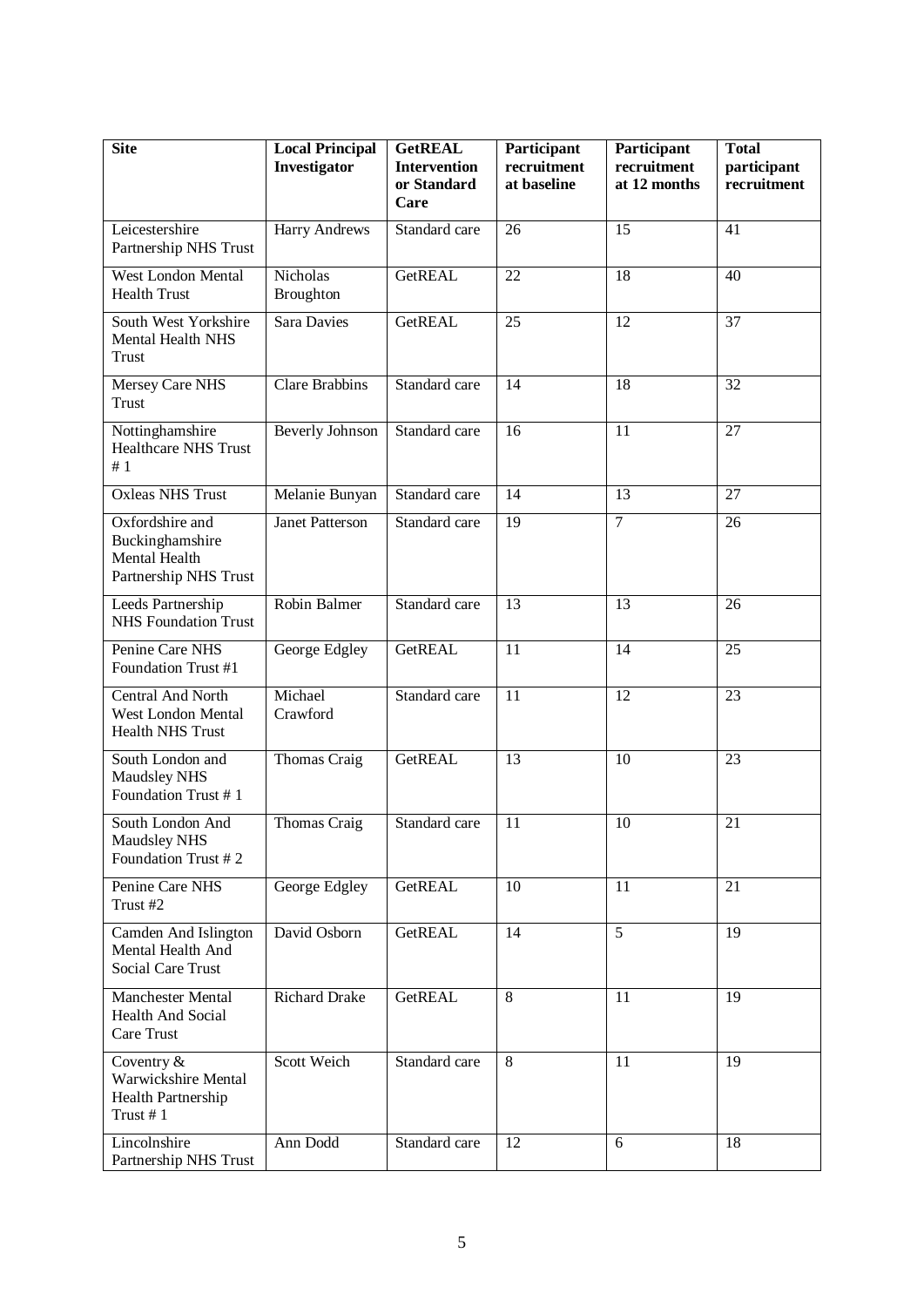| #1                                                                        |                       |                |                |                |                 |
|---------------------------------------------------------------------------|-----------------------|----------------|----------------|----------------|-----------------|
| Somerset Partnership<br>NHS And Social Care<br>Trust                      | John Barnes           | <b>GetREAL</b> | 9              | 9              | 18              |
| Sheffield Health &<br><b>Social Care NHS</b><br>Foundation Trust #1       | <b>Adrian Carr</b>    | Standard care  | 8              | 10             | 18              |
| <b>Surrey and Borders</b><br>Partnership NHS Trust                        | Deborah Noakes        | <b>GetREAL</b> | 8              | $\mathbf Q$    | 17              |
| Dorset Health Care<br><b>NHS Trust</b>                                    | Leyland<br>Shepherd   | GetREAL        | 10             | $\tau$         | 17              |
| Northumberland, Tyne<br>and Wear NHS Trust                                | Josie Quinn           | <b>GetREAL</b> | 10             | 6              | 16              |
| #1                                                                        |                       |                |                |                |                 |
| <b>Bradford District Care</b><br>Trust                                    | Jane Clarke           | Standard care  | 6              | 10             | 16              |
| Nottinghamshire<br><b>Healthcare NHS Trust</b><br>#2                      | Beverley<br>Johnson   | <b>GetREAL</b> | $\overline{9}$ | 7              | 16              |
| Lincolnshire<br>Partnership NHS Trust<br>#2                               | Ann Dodd              | Standard care  | 11             | $\overline{5}$ | 16              |
| South West London<br>And St George's<br>Mental Health NHS<br><b>Trust</b> | Charlotte<br>Harrison | Standard care  | 9              | 6              | 15              |
| Plymouth NHS Trust                                                        | Elizabeth<br>Adams    | Standard care  | $\overline{8}$ | $\tau$         | $\overline{15}$ |
| Cornwall Partnership<br><b>NHS Trust</b>                                  | Richard<br>Laugharne  | <b>GetREAL</b> | 8              | $\overline{7}$ | 15              |
| Worcestershire Mental<br>Health Partnership<br><b>NHS Trust</b>           | Debbie Bradley        | Standard care  | $\tau$         | 8              | 15              |
| Sheffield Health &<br>Social Care NHS<br>Foundation Trust #2              | Adrian Carr           | Standard care  | $\overline{7}$ | 6              | 13              |
| Avon And Wiltshire<br>Mental Health<br>Partnership NHS Trust              | Eileen<br>O'Sullivan  | GetREAL        | $\overline{7}$ | 6              | 13              |
| Kent and Medway<br>NHS and Social Care<br>Partnership Trust               | Niki Loft             | GetREAL        | 5              | $\tau$         | 12              |
| Coventry &<br>Warwickshire Mental<br>Health Partnership<br>Trust #2       | Scott Weich           | Standard care  | $\overline{7}$ | 5              | 12              |
| Northamptonshire<br><b>Healthcare NHS Trust</b>                           | <b>Steffan Davies</b> | GetREAL        | 6              | 6              | 12              |